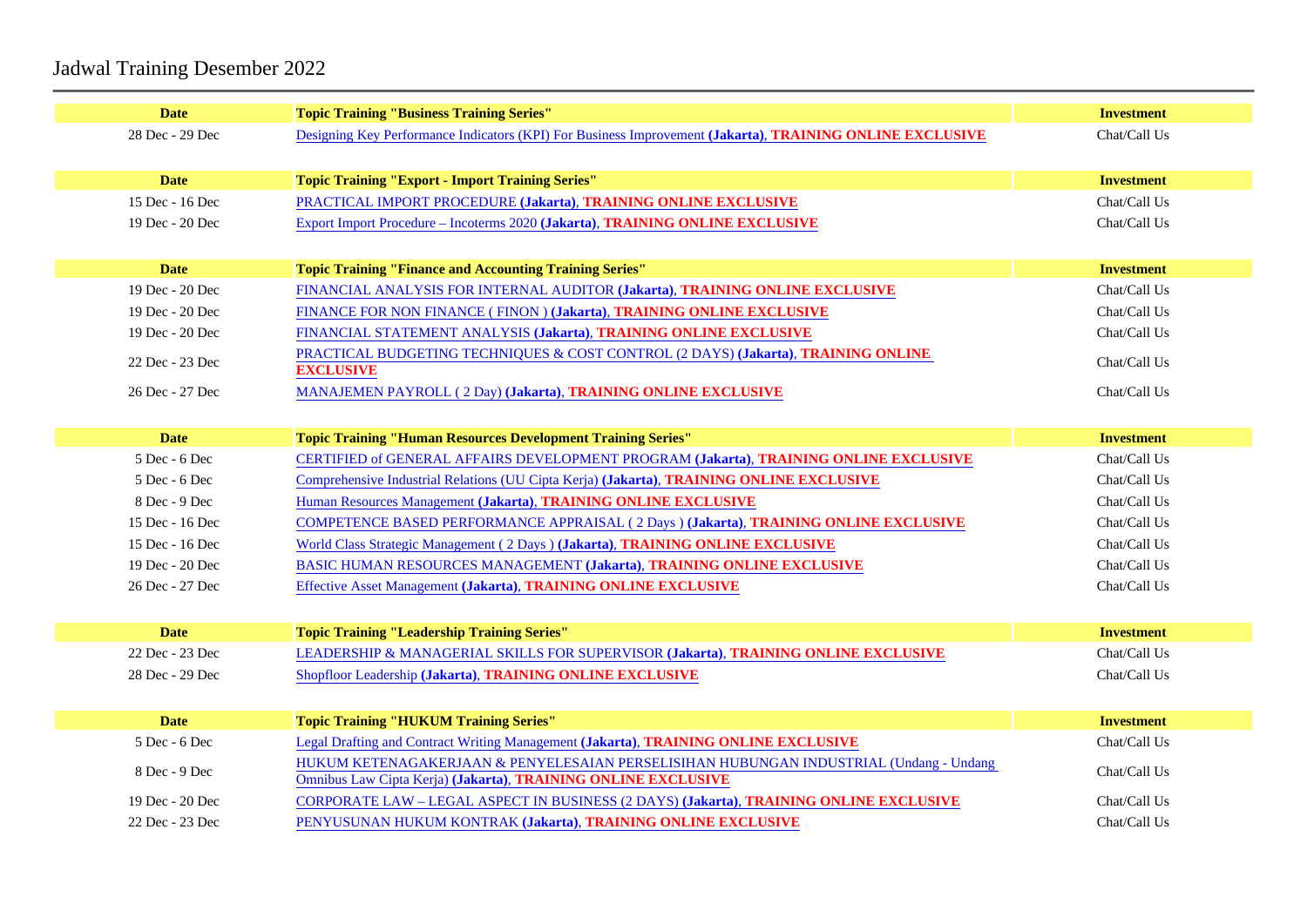| <b>Date</b>     | <b>Topic Training "HUKUM Training Series"</b>                                                        | Investment   |
|-----------------|------------------------------------------------------------------------------------------------------|--------------|
| 26 Dec - 27 Dec | LEGAL AUDITOR FOR CORPORATEJakarta), TRAINING ONLINE EXCLUSIVE                                       | Chat/Call Us |
|                 |                                                                                                      |              |
| <b>Date</b>     | <b>Topic Training "Logistics Training Series"</b>                                                    | Investment   |
| 12 Dec - 13 Dec | SUPPLY CHAIN MANAGEMENT TRAINING (Jakarta), TRAINING ONLINE EXCLUSIVE                                | Chat/Call Us |
| 12 Dec - 13 Dec | SUPPLY CHAIN MANAGEMENT TRAINING (Jakarta), TRAINING ONLINE EXCLUSIVE                                | Chat/Call Us |
| 15 Dec - 16 Dec | LOGISTICS AND SUPPLY CHAIN MANAGEMENT(Jakarta), TRAINING ONLINE EXCLUSIVE                            | Chat/Call Us |
| 26 Dec - 27 Dec | Best Practices Spare Part Managen (barkarta), TRAINING ONLINE EXCLUSIVE                              | Chat/Call Us |
|                 |                                                                                                      |              |
| <b>Date</b>     | <b>Topic Training "Manufacturing Training Series"</b>                                                | Investment   |
| 15 Dec - 16 Dec | TOTAL PRODUCTIVE MAINTENANCE (2 DAYS )(Jakarta), TRAINING ONLINE EXCLUSIVE                           | Chat/Call Us |
| 22 Dec - 23 Dec | TOTAL PRODUCTIVE MAINTENANCE (Jakarta), TRAINING ONLINE EXCLUSIVE                                    | Chat/Call Us |
|                 |                                                                                                      |              |
| <b>Date</b>     | <b>Topic Training "Microsoft Office Training Series"</b>                                             | Investment   |
| 5 Dec - 7 Dec   | Excel Basic to Advance for Data Analy a basic in TRAINING ONLINE EXCLUSIVE                           | Chat/Call Us |
|                 |                                                                                                      |              |
| <b>Date</b>     | Topic Training "Operation and Maintenance (Mechanical & Electrical Engineering)"                     | Investment   |
| 18 Dec - 20 Dec | ELECTRIC MOTOR : OPERATION, MAINTENANCE AND TROUBLESHOOTINGlakarta), TRAINING ONLINE                 | Chat/Call Us |
|                 | <b>EXCLUSIVE</b>                                                                                     |              |
|                 |                                                                                                      |              |
| <b>Date</b>     | Topic Training "Procurement & Purchasing Training Series"                                            | Investment   |
| 5 Dec - 6 Dec   | Negotiation Skills For Purchasing (2 Days akarta), TRAINING ONLINE EXCLUSIVE                         | Chat/Call Us |
| 8 Dec - 9 Dec   | METODE PENYUSUNAN SPESIFIKASI & HARGA PERKIRAAN SENDIRI / OWNER ESTIMATE (HPS/OE) (2 DAYS            | Chat/Call Us |
|                 | (Jakarta), TRAINING ONLINE EXCLUSIVE                                                                 |              |
| 15 Dec - 16 Dec | Strategic Sourcing and Vendor Managem(dakarta), TRAINING ONLINE EXCLUSIVE                            | Chat/Call Us |
| 19 Dec - 20 Dec | Strategic Sourcing and Vendor Managem(dakarta), TRAINING ONLINE EXCLUSIVE                            | Chat/Call Us |
| 22 Dec - 23 Dec | PROCUREMENT & PURCHASING STRATEGYJakarta), TRAINING ONLINE EXCLUSIVE                                 | Chat/Call Us |
|                 |                                                                                                      |              |
| <b>Date</b>     | <b>Topic Training "Production Training Series"</b>                                                   | Investment   |
| 28 Dec - 29 Dec | Total Quality Management (TQM) akarta), TRAINING ONLINE EXCLUSIVE                                    | Chat/Call Us |
|                 |                                                                                                      |              |
| <b>Date</b>     | <b>Topic Training "Secretaries Training Series"</b>                                                  | Investment   |
| 5 Dec - 6 Dec   | Effective Office Administrative Assistan(sakarta), TRAINING ONLINE EXCLUSIVE                         | Chat/Call Us |
| 8 Dec - 9 Dec   | Practical Management Skills for the Executive and Senior Secrettarlearta), TRAINING ONLINE EXCLUSIVE | Chat/Call Us |
|                 |                                                                                                      |              |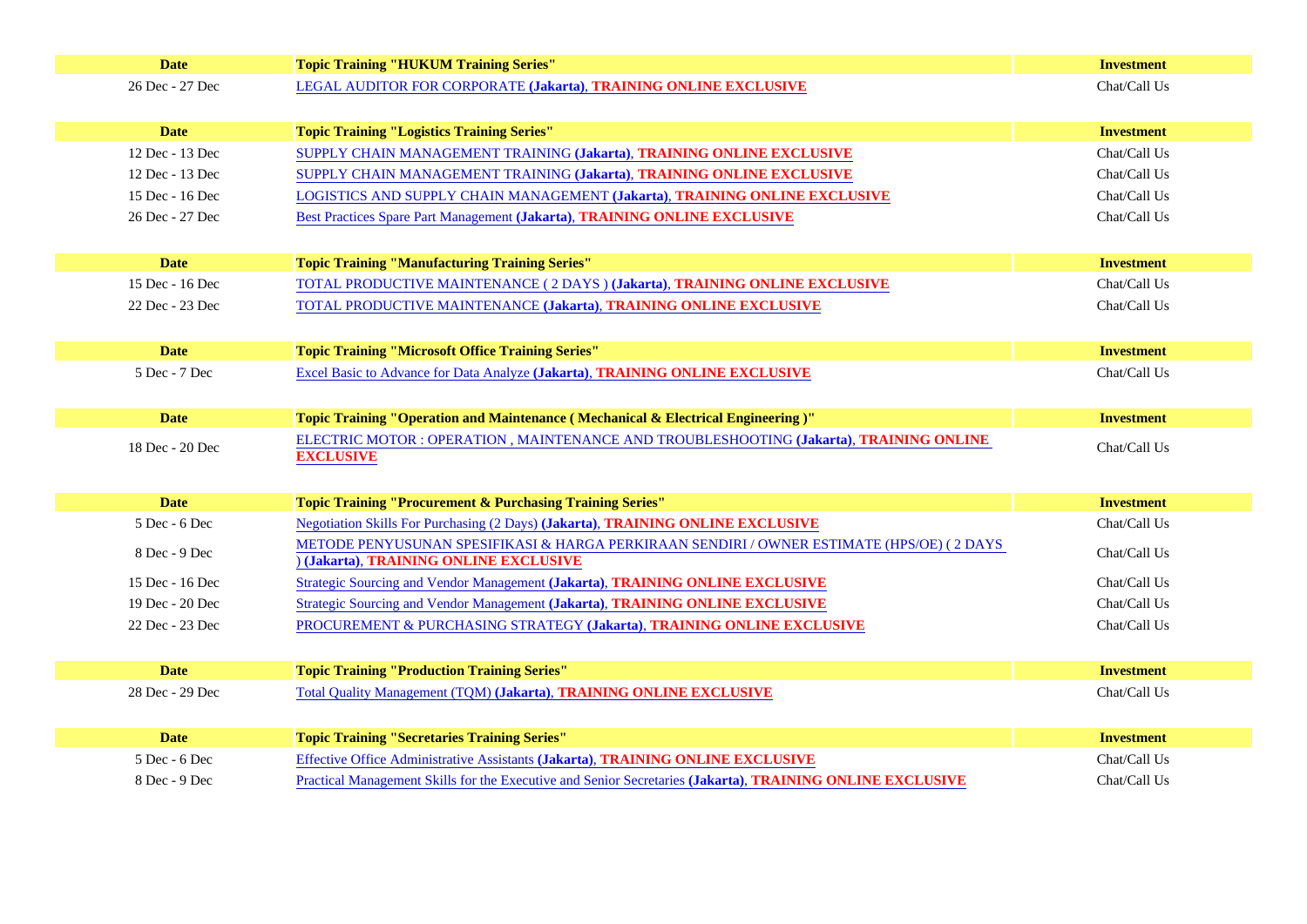| <b>Date</b>     | <b>Topic Training "Secretaries Training Series"</b>                                                                                                     | Investment   |
|-----------------|---------------------------------------------------------------------------------------------------------------------------------------------------------|--------------|
| 8 Dec - 9 Dec   | DOCUMENT CONTROL AND FILLING SYSTEM (Basic - Intermediate LevelJakarta), TRAINING ONLINE                                                                | Chat/Call Us |
|                 | <b>EXCLUSIVE</b>                                                                                                                                        |              |
|                 |                                                                                                                                                         |              |
| <b>Date</b>     | Topic Training "Personal Development Skills Training Series"                                                                                            | Investment   |
| 8 Dec - 9 Dec   | TECHNICAL REPORT WRITING & HIGHLY EFFECTIVE PRESENTATION SKILLS (2 Day Shakarta), TRAINING                                                              | Chat/Call Us |
|                 | <b>ONLINE EXCLUSIVE</b>                                                                                                                                 |              |
|                 |                                                                                                                                                         |              |
| <b>Date</b>     | <b>Topic Training "Pajak Training Series"</b>                                                                                                           | Investment   |
| 19 Dec - 20 Dec | Praktek Perhitungan PPh Pasal 21 & Pengisian eSPT PPh Pasal 21 (Darkarta), TRAINING ONLINE EXCLUSIVE                                                    | Chat/Call Us |
| 19 Dec - 20 Dec | Praktek Perhitungan PPh Pasal 21 & Pengisian eSPT PPh Pasal 21 (Darkarta), TRAINING ONLINE EXCLUSIVE                                                    | Chat/Call Us |
|                 |                                                                                                                                                         |              |
| <b>Date</b>     | Topic Training "Training Pra Pensiun (MPP)"                                                                                                             | Investment   |
| 18 Dec - 20 Dec | MENGHADAPI MASA PURNA BHAKTI (MPP) + KUNJUNGAN UMKM (Jakarta), TRAINING ONLINE                                                                          | Chat/Call Us |
|                 | <b>EXCLUSIVE</b>                                                                                                                                        |              |
|                 |                                                                                                                                                         |              |
| <b>Date</b>     | <b>Topic Training "BNSP Certification"</b>                                                                                                              | Investment   |
| 5 Dec - 9 Dec   | CERTIFICATION TRAIN OF THE TRAINER (TOT) SERTIFIKASI BNSP SKEMA: KKNI LEVEL 5 BIDANG<br>PELATIHAN SUBBIDANG METODOLOGI PELATIHAN (Certification Online) | Chat/Call Us |
|                 | CERTIFICATION TRAIN OF THE TRAINER (TOT) SERTIFIKASI BNSP SKEMA: KKNI LEVEL 4 BIDANG                                                                    |              |
| 6 Dec - 9 Dec   | PELATIHAN SUBBIDANG METODOLOGI PELATIHAN (Certification Online)                                                                                         | Chat/Call Us |
| 7 Dec - 9 Dec   | TRAINING DAN SERTIFIKASI WAREHOUSE SUPERVISOR - SERTIFIKAT BNS Pertification Online)                                                                    | Chat/Call Us |
|                 | CERTIFICATION TRAIN OF THE TRAINER LEVEL 3 (TOT) UJI SERTIFIKASI PROFESI FASILITATOR                                                                    |              |
| 14 Dec - 16 Dec | INSTRUKTUR & TENAGA KEPELATIHAN BADAN NASIONAL(BNSP) / 3 HARI(Certification Online), TRAINING                                                           | Chat/Call Us |
|                 | <b>ONLINE EXCLUSIVE</b>                                                                                                                                 |              |
| 14 Dec - 16 Dec | Correspondence Skills & Ujian Sertifikasi BNSP (3 HARC) ertification Online)                                                                            | Chat/Call Us |
| 14 Dec - 16 Dec | TRAINING MANAJER PENGELOLAAN BANGUNAN GEDUNG SERTIFIKASI BNSRJakarta), TRAINING ONLINE<br><b>EXCLUSIVE</b>                                              | Chat/Call Us |
| 20 Dec - 23 Dec | <b>TRAINING FIRST AID SERTIFIKASI BNSP (4 HARI) Certification Online)</b>                                                                               | Chat/Call Us |
| 21 Dec - 23 Dec | MANAJER PENGELOLAAN BANGUNAN - SERTIFIKASI BNSRCertification Online)                                                                                    | Chat/Call Us |
| 21 Dec - 23 Dec | SECRETARY SKILL TRAINING FOR JUNIOR SECRETARY - SERTIFIKASI BN\$Pertification Online)                                                                   | Chat/Call Us |
| 26 Dec - 30 Dec | Pelatihan Sertifikasi Asesor Kompetensi BNGPertification Online)                                                                                        | Chat/Call Us |
| 28 Dec - 30 Dec | <b>SERTIFIKASI OPERATOR WAREHOUSE - BNS Eertification Online)</b>                                                                                       | Chat/Call Us |
|                 |                                                                                                                                                         |              |
| <b>Date</b>     | <b>Topic Training "Training K3 BNSP"</b>                                                                                                                | Investment   |
| 6 Dec - 9 Dec   | Training Ahli K3 Umum Madya Bersertifikasi BNS Eertification Online)                                                                                    | Chat/Call Us |
| 20 Dec - 23 Feb | <b>TRAINING PETUGAS K3 LABORATORIUM SERTIFIKASI BNSPCertification Online)</b>                                                                           | Chat/Call Us |
| 20 Dec - 23 Dec | TRAINING PETUGAS K3 LABORATORIUM SERTIFIKASI BNSRCertification Online)                                                                                  | Chat/Call Us |
| 20 Dec - 23 Dec | Training Ahli K3 Umum Muda Bersertifikasi BNS (Certification Online)                                                                                    | Chat/Call Us |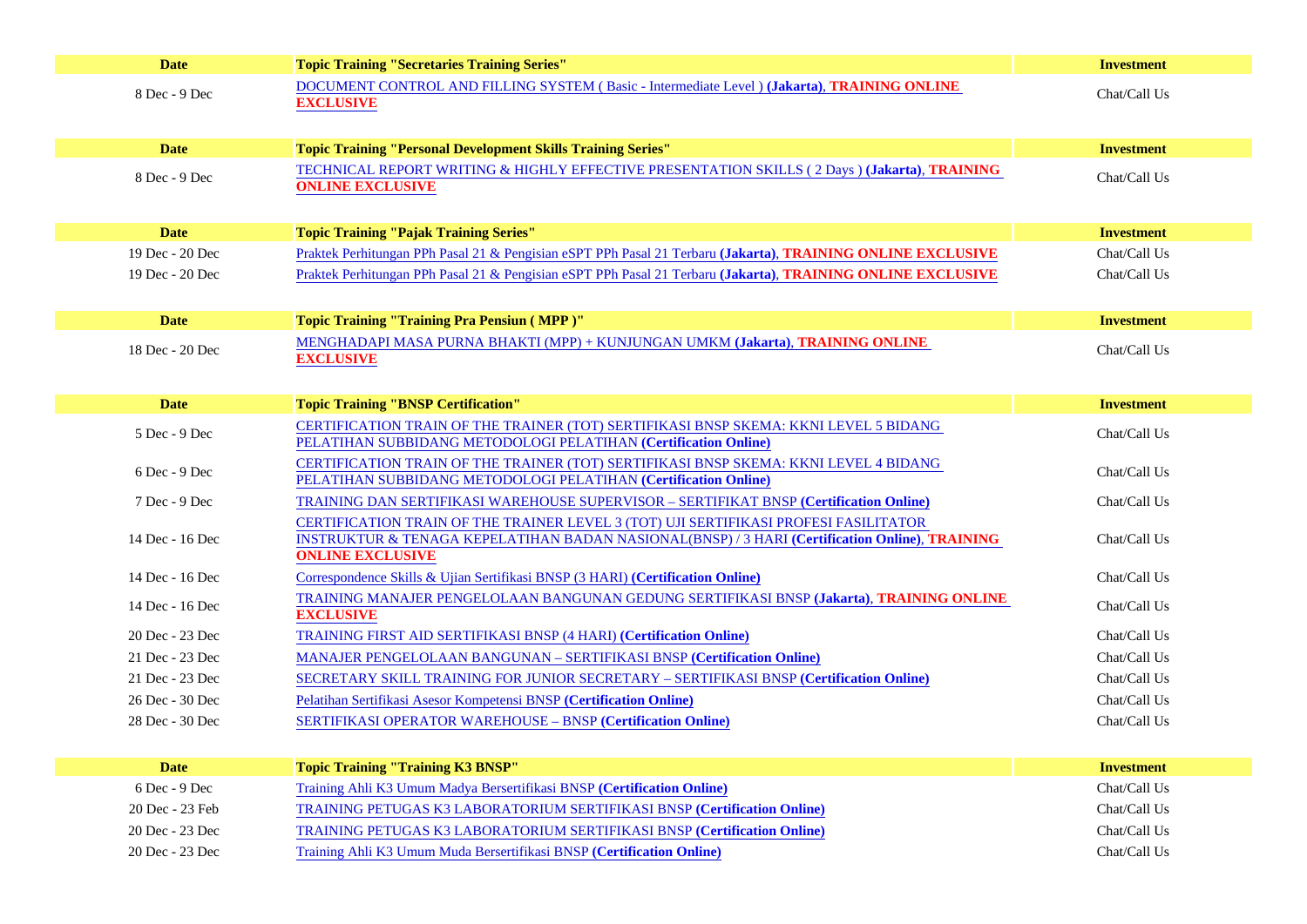| <b>Date</b>     | Topic Training "Training K3 BNSP"                                                                               | Investment   |
|-----------------|-----------------------------------------------------------------------------------------------------------------|--------------|
| 27 Dec - 30 Dec | Training Ahli K3 Umum Utama Bersertifikasi BNS Pertification Online)                                            | Chat/Call Us |
|                 |                                                                                                                 |              |
| <b>Date</b>     | Topic Training "Certification MIGAS (BNSP)"                                                                     | Investment   |
| 6 Dec - 9 Dec   | Pelatihan & Sertifikasi Manager Energi - BERSERTIFIKAT BNSPrtification Online)                                  | Chat/Call Us |
| 20 Dec - 23 Dec | Juru Ikat Beban (SignalmarCertification Online)                                                                 | Chat/Call Us |
| 20 Dec - 23 Dec | OPERATOR K3 MIGAS - BERSERTIFIKAT BNSP (SKKNI Nomor 267 Tahun 20 (Captification Online)                         | Chat/Call Us |
| 20 Dec - 23 Dec | TRAINING OPERATOR BOILER KELAS 1 SERTIFIKASI BNSFCertification Online)                                          | Chat/Call Us |
| 20 Dec - 23 Dec | TRAINING OPERATOR BOILER KELAS 2 SERTIFIKASI BNS(Certification Online)                                          | Chat/Call Us |
| 27 Dec - 30 Dec | OPERATOR PENGAMBIL CONTOH MINYAK BUMI - BERSERTIFIKAT BNSP (SKKNI Nomor 250 Tahun 2017)                         | Chat/Call Us |
|                 | (Certification Online)                                                                                          |              |
|                 |                                                                                                                 |              |
| <b>Date</b>     | Topic Training "Pertambangan (BNSP)"                                                                            | Investment   |
| 5 Dec - 9 Dec   | SERTIFIKASI PENGAWAS OPERASIONAL UTAMA (POU) PERTAMBANGAN SERTIFIKASI BNS Eertification                         | Chat/Call Us |
|                 | Online)                                                                                                         |              |
| 6 Dec - 9 Dec   | SERTIFIKASI PENGAWAS OPERASIONAL MADYA (POM) PERTAMBANGAN SERTIFIKASI BNSPEertification<br>Online)              | Chat/Call Us |
| 7 Dec - 9 Dec   | TRAINING OPERATOR BACKHOE LOADER SERTIFIKASI BNSFCertification Online)                                          | Chat/Call Us |
| 14 Dec - 16 Dec | <b>TRAINING OPERATOR DUMP TRUCK SERTIFIKASI BNSFCertification Online)</b>                                       | Chat/Call Us |
| 20 Dec - 23 Dec | SERTIFIKASI PENGAWAS OPERASIONAL PERTAMA (POP) PERTAMBANGAN SERTIFIKASI BN&Bertification<br>Online)             | Chat/Call Us |
| 28 Dec - 30 Dec | TRAINING OPERATOR WHELL EXCAVATOR SERTIFIKASI BNSPCertification Online)                                         | Chat/Call Us |
|                 |                                                                                                                 |              |
| <b>Date</b>     | Topic Training "LINGKUNGAN (BNSP)"                                                                              | Investment   |
| 6 Dec - 9 Dec   | TRAINING PENGAMBIL CONTOH UJI AIR SERTIFIKASI BNSR Certification Online)                                        | Chat/Call Us |
| 6 Dec - 9 Dec   | PENGEMUDI ANGKUTAN BARANG PENGANGKUT B3 - BNSRCertification Online)                                             | Chat/Call Us |
| 7 Dec - 9 Dec   | PENGEMUDI ANGKUTAN BARANG PENGANGKUT B3 - BNSIPCertification Online)                                            | Chat/Call Us |
| 20 Dec - 23 Dec | PENGOPERASIAN INSTALASI PENGELOLAAN LIMBAH B3 - BNSFCertification Online)                                       | Chat/Call Us |
|                 | TRAINING PENANGGUNG JAWAB PENGENDALIAN PENCEMARAN AIR SERTIFIKASI BNSFCertification                             |              |
| 20 Dec - 23 Dec | Online)                                                                                                         | Chat/Call Us |
| 27 Dec - 30 Dec | TRAINING PENGELOLAAN LIMBAH B3 SERTIFIKASI BNSP(Certification Online)                                           | Chat/Call Us |
|                 |                                                                                                                 |              |
| <b>Date</b>     | Topic Training "MARKETING (BNSP)"                                                                               | Investment   |
| 7 Dec - 9 Dec   | TRAINING TENAGA PEMASAR OPERASIONAL LAYANAN (STAFF CUSTOMER SERVICE) SERTIFIKASI BNSP<br>(Certification Online) | Chat/Call Us |
| 14 Dec - 16 Dec | TRAINING TENAGA PEMASAR OPERASIONAL PEMASARAN (MARKETING STAFF) SERTIFIKASI BNSP<br>(Certification Online)      | Chat/Call Us |